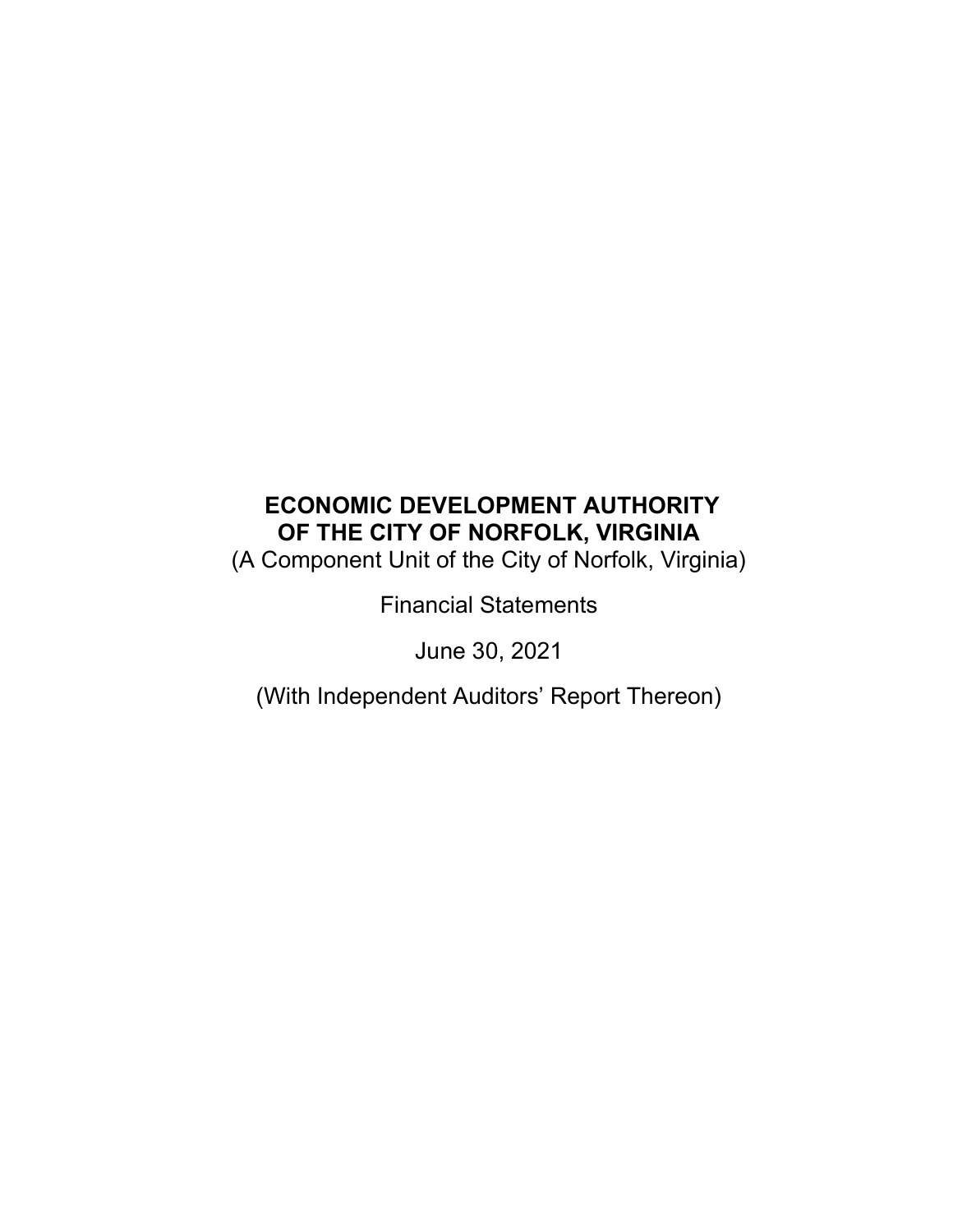## ECONOMIC DEVELOPMENT AUTHORITY OF THE CITY OF NORFOLK, VIRGINIA

### Table of Contents

|                                                                                                                                                                                    | Page(s)   |
|------------------------------------------------------------------------------------------------------------------------------------------------------------------------------------|-----------|
| Independent Auditors' Report                                                                                                                                                       | $1 - 2$   |
| Management's Discussion and Analysis (Unaudited)                                                                                                                                   | 3–6       |
| <b>Basic Financial Statements:</b>                                                                                                                                                 |           |
| <b>Statement of Net Position</b>                                                                                                                                                   | 7         |
| Statement of Revenues, Expenses and Changes in Net Position                                                                                                                        | 8         |
| <b>Statement of Cash Flows</b>                                                                                                                                                     | 9         |
| Notes to Financial Statements                                                                                                                                                      | $10 - 17$ |
| Independent Auditors' Report on Internal Control over Financial Reporting and on Compliance<br>and Other Matters Based on an Audit of Financial Statements Performed in Accordance |           |
| with Government Auditing Standards                                                                                                                                                 | 18–20     |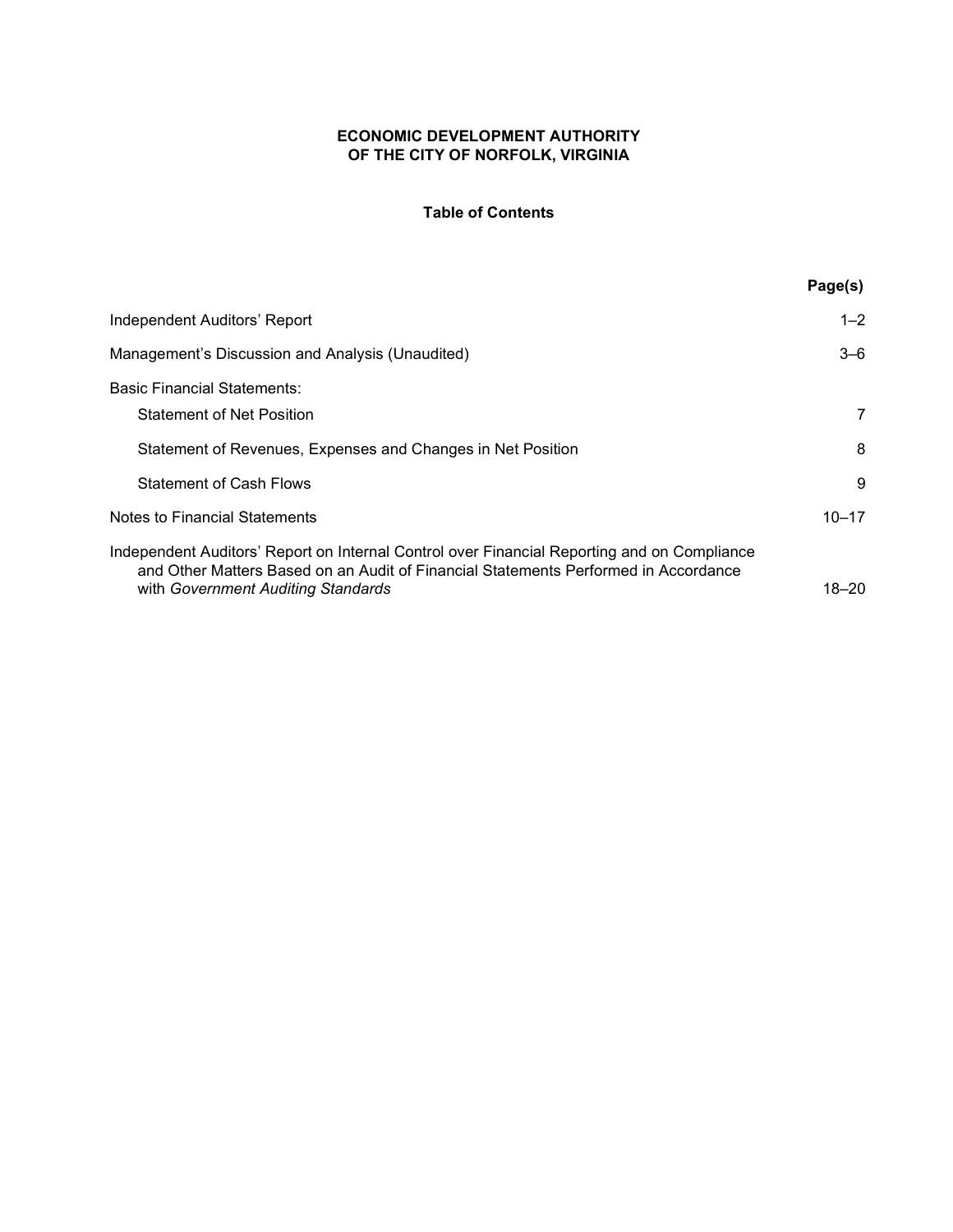

**CliftonLarsonAllen LLP CLAconnect.com**

## **INDEPENDENT AUDITORS' REPORT**

Board of Directors Economic Development Authority of the City of Norfolk, Virginia Norfolk, Virginia

## **Report on the Financial Statements**

We have audited the accompanying statement of net position of the Economic Development Authority of the City of Norfolk, Virginia (the Authority), a component unit of the City of Norfolk, Virginia as of and for the year ended June 30, 2021, and the related statements of revenues, expenses and changes in net position and cash flows for the year then ended, and the related notes to the financial statements, which collectively comprise the Authority's basic financial statements as listed in the table of contents.

## *Management's Responsibility for the Financial Statements*

Management is responsible for the preparation and fair presentation of these financial statements in accordance with accounting principles generally accepted in the United States of America; this includes the design, implementation, and maintenance of internal control relevant to the preparation and fair presentation of financial statements that are free from material misstatement, whether due to fraud or error.

### *Auditors' Responsibility*

Our responsibility is to express an opinion on these financial statements based on our audit. We conducted our audit in accordance with auditing standards generally accepted in the United States of America and the standards applicable to financial audits contained in *Government Auditing Standards*, issued by the Comptroller General of the United States. Those standards require that we plan and perform the audit to obtain reasonable assurance about whether the financial statements are free from material misstatement.

An audit involves performing procedures to obtain audit evidence about the amounts and disclosures in the financial statements. The procedures selected depend on the auditors' judgment, including the assessment of the risks of material misstatement of the financial statements, whether due to fraud or error. In making those risk assessments, the auditor considers internal control relevant to the entity's preparation and fair presentation of the financial statements in order to design audit procedures that are appropriate in the circumstances, but not for the purpose of expressing an opinion on the effectiveness of the entity's internal control. Accordingly, we express no such opinion. An audit also includes evaluating the appropriateness of accounting policies used and the reasonableness of significant accounting estimates made by management, as well as evaluating the overall presentation of the financial statements.

We believe that the audit evidence we have obtained is sufficient and appropriate to provide a basis for our audit opinion.